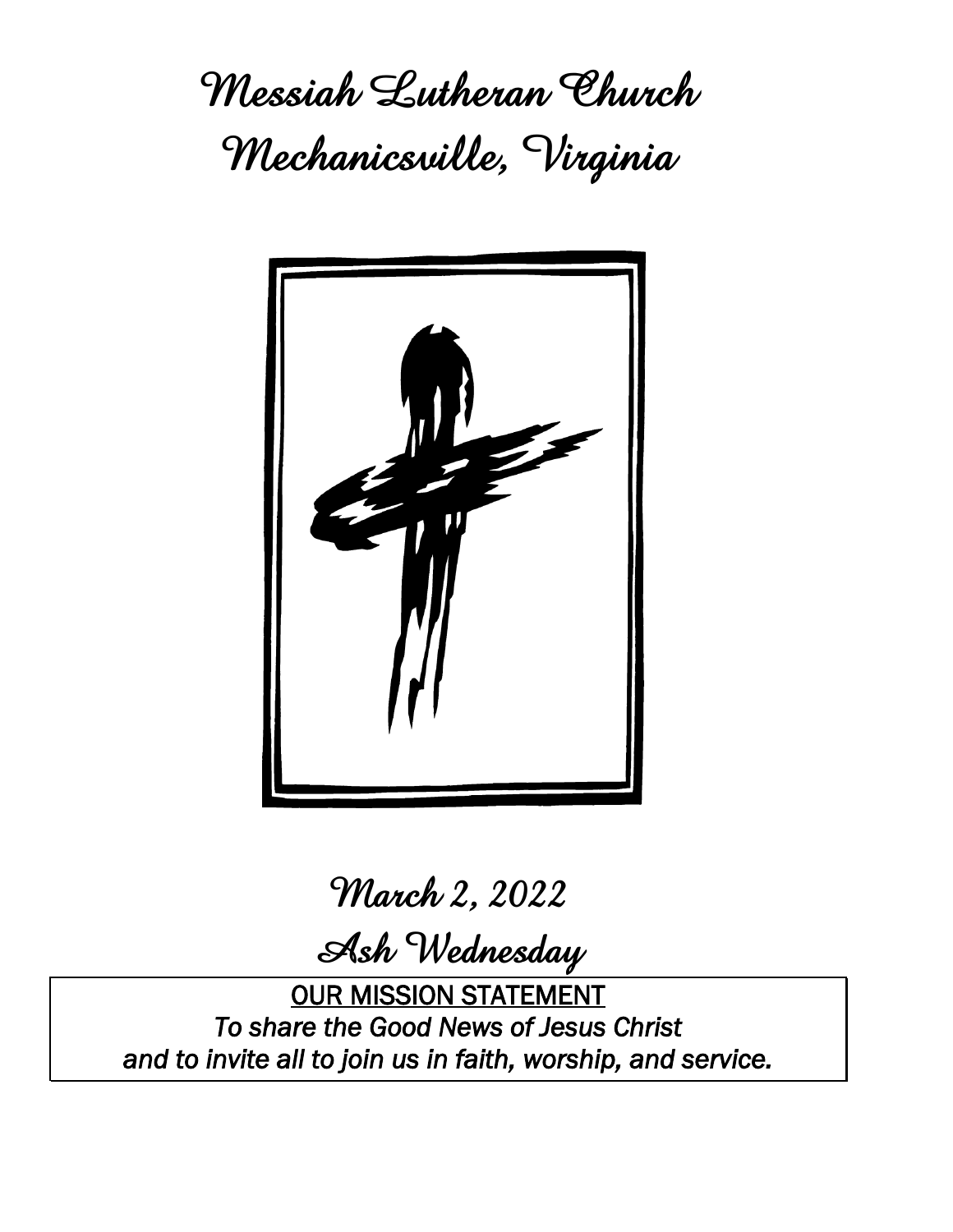# **\*\*\*\*Please tune your radios to 103.1 FM\*\*\*\***

# **MESSIAH LUTHERAN CHURCH**

8154 Atlee Road, Mechanicsville, VA 23111

Pastor: The Rev. Ryan Radtke

Church: (804) 746-7134; Email: MessiahMech@gmail.com; Website: MessiahMech.com

| March 2, 2022<br>Ash Wednesday |
|--------------------------------|
|--------------------------------|

*GATHER IN SILENCE*

#### **THE GREETING**

- P: The Lord be with you.
- **C:** *And also with you.*

#### **PRAYER OF THE DAY**

P: Let us pray:

*C: Almighty and ever-living God, you hate nothing you have made, and you forgive the sins of all who are penitent. Create in us new and honest hearts, so that, truly repenting of our sins, we may receive from you, the God of all mercy, full pardon and forgiveness through your Son, Jesus Christ, our Savior and Lord, who lives and reigns with you and the Holy Spirit, one God, now and forever. Amen*

#### **FIRST LESSON: Joel 2:1-2, 12-17 Lector**

A reading from Joel.

*Because of the coming day of the LORD, the prophet Joel calls the people to a community lament. The repentant community declares that God is gracious and asks God to spare the people lest the nations doubt God's power to save.*

<sup>1</sup>Blow the trumpet in Zion; sound the alarm on my holy mountain! Let all the inhabitants of the land tremble, for the day of the LORD is coming, it is near— <sup>2</sup>a day of darkness and gloom, a day of clouds and thick darkness! Like blackness spread upon the mountains a great and powerful army comes; their like has never been from of old, nor will be again after them in ages to come.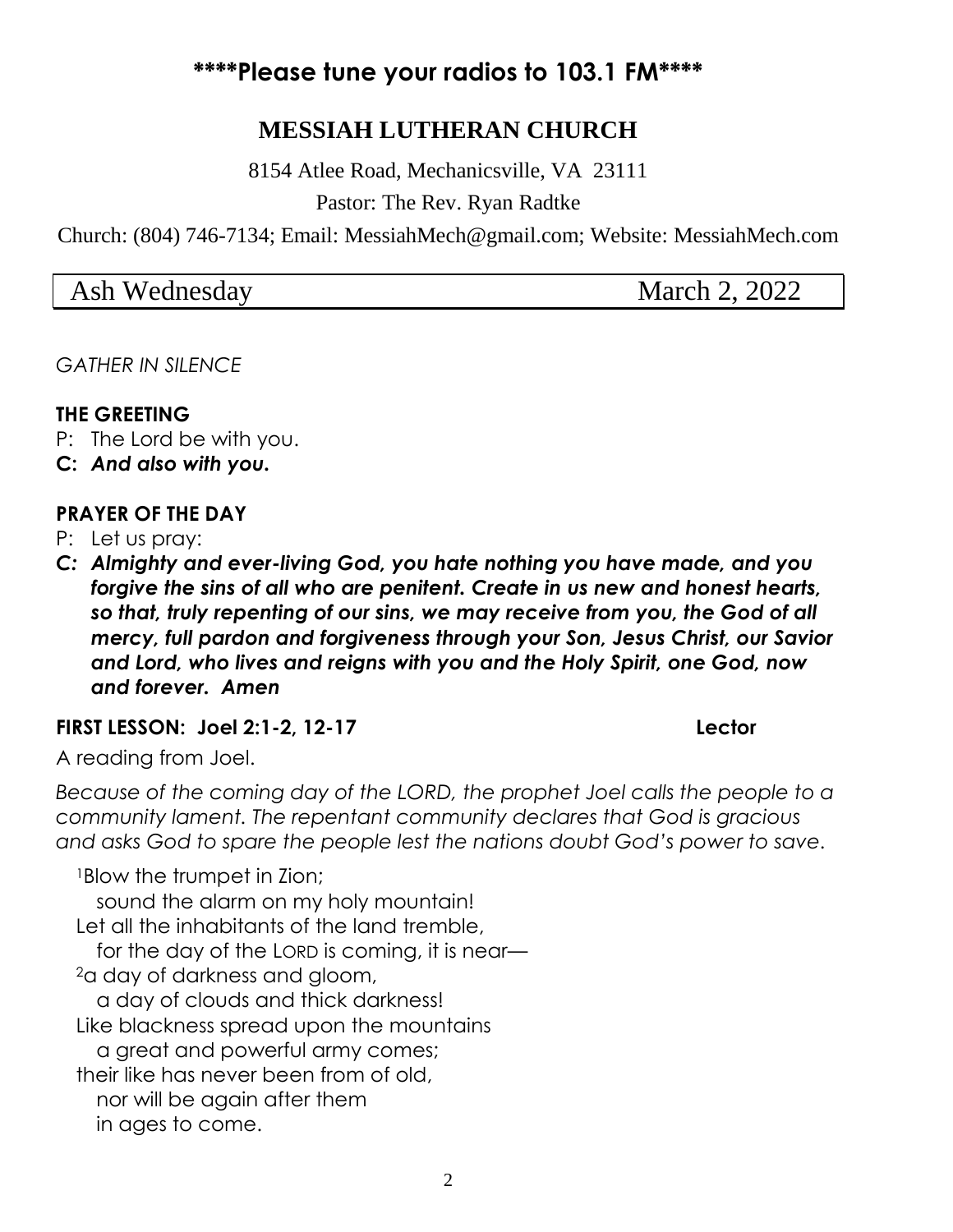<sup>12</sup>Yet even now, says the LORD, return to me with all your heart, with fasting, with weeping, and with mourning; <sup>13</sup>rend your hearts and not your clothing. Return to the LORD, your God, for he is gracious and merciful, slow to anger, and abounding in steadfast love, and relents from punishing. <sup>14</sup>Who knows whether he will not turn and relent, and leave a blessing behind him, a grain offering and a drink offering for the LORD, your God? <sup>15</sup>Blow the trumpet in Zion; sanctify a fast; call a solemn assembly; <sup>16</sup>gather the people. Sanctify the congregation; assemble the aged; gather the children, even infants at the breast. Let the bridegroom leave his room, and the bride her canopy.

<sup>17</sup>Between the vestibule and the altar let the priests, the ministers of the LORD, weep. Let them say, "Spare your people, O LORD, and do not make your heritage a mockery, a byword among the nations. Why should it be said among the peoples, 'Where is their God?' "

L: The word of the Lord.

**C:** *Thanks be to God.*

#### **PSALM: Psalm 51:1-17**



Psalm tone reproduced from *Psalter for Worship Year C*  $\odot$  2006 Augsburg Fortress. May be reproduced by permission for local use only.

<sup>1</sup>Have mercy on me, O God, according to your | steadfast love; in your great compassion blot out | my offenses.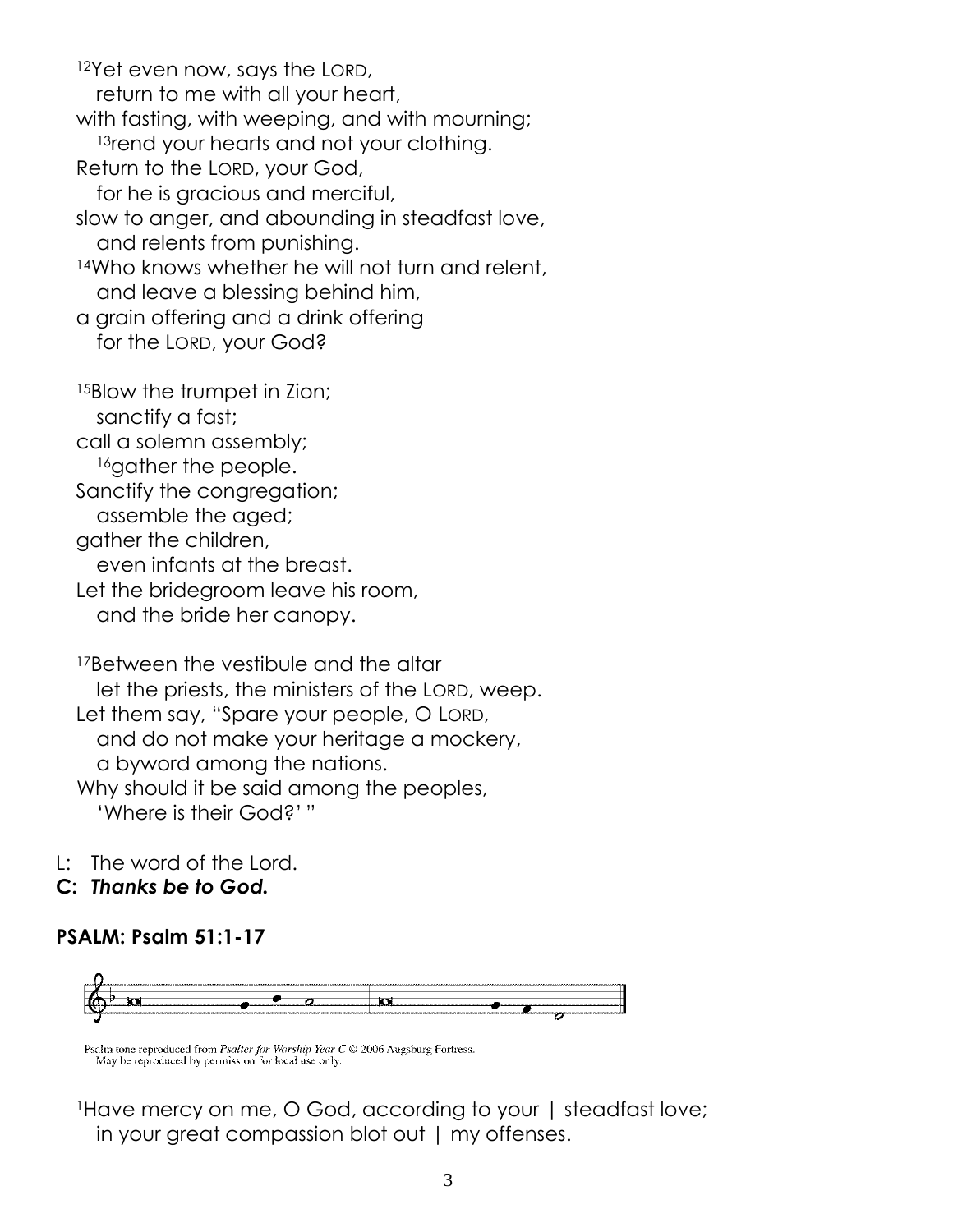**<sup>2</sup>**Wash me through and through **|** from my wickedness,

and cleanse me **|** from my sin.

<sup>3</sup>For I know | my offenses,

and my sin is ev- | er before me.

**<sup>4</sup>**Against you only have I sinned and done what is evil **|** in your sight; so you are justified when you speak and right **|** in your judgment.

<sup>5</sup>Indeed, I was born | steeped in wickedness,

a sinner from my | mother's womb.

**<sup>6</sup>**Indeed, you delight in truth **|** deep within me,

and would have me know wisdom **|** deep within.

<sup>7</sup>Remove my sins with hyssop, and I | shall be clean;

wash me, and I shall be pur- | er than snow.

**<sup>8</sup>**Let me hear **|** joy and gladness;

that the body you have broken **|** may rejoice.

<sup>9</sup> Hide your face I from my sins,

and blot out | all my wickedness.

**<sup>10</sup>**Create in me a clean **|** heart, O God,

and renew a right spir- **|** it within me.

<sup>11</sup>Cast me not away | from your presence,

and take not your Holy Spir- | it from me.

**<sup>12</sup>**Restore to me the joy of **|** your salvation

and sustain me with your boun- **|** tiful Spirit.

13Let me teach your ways | to offenders,

and sinners shall be re- | stored to you.

**<sup>14</sup>**Rescue me from bloodshed, O God of **|** my salvation,

and my tongue shall sing **|** of your righteousness.

15O Lord, o- | pen my lips,

and my mouth shall pro- | claim your praise.

**<sup>16</sup>**For you take no delight in sacrifice, or **|** I would give it.

You are not pleased **|** with burnt offering.

<sup>17</sup>The sacrifice of God is a 1 troubled spirit;

a troubled and broken heart, O God, you will | not despise.

# **SECOND LESSON: 2 Corinthians 5:20b--6:10 Lector**

A reading from 2 Corinthians.

*The ministry of the gospel endures many challenges and hardships. Through this ministry, God's reconciling activity in the death of Christ reaches into the depths of our lives to bring us into a right relationship with God. In this way, God accepts us into the reality of divine salvation.*

<sup>20b</sup>We entreat you on behalf of Christ, be reconciled to God. <sup>21</sup> For our sake he made him to be sin who knew no sin, so that in him we might become the righteousness of God.

6:1As we work together with him, we urge you also not to accept the grace of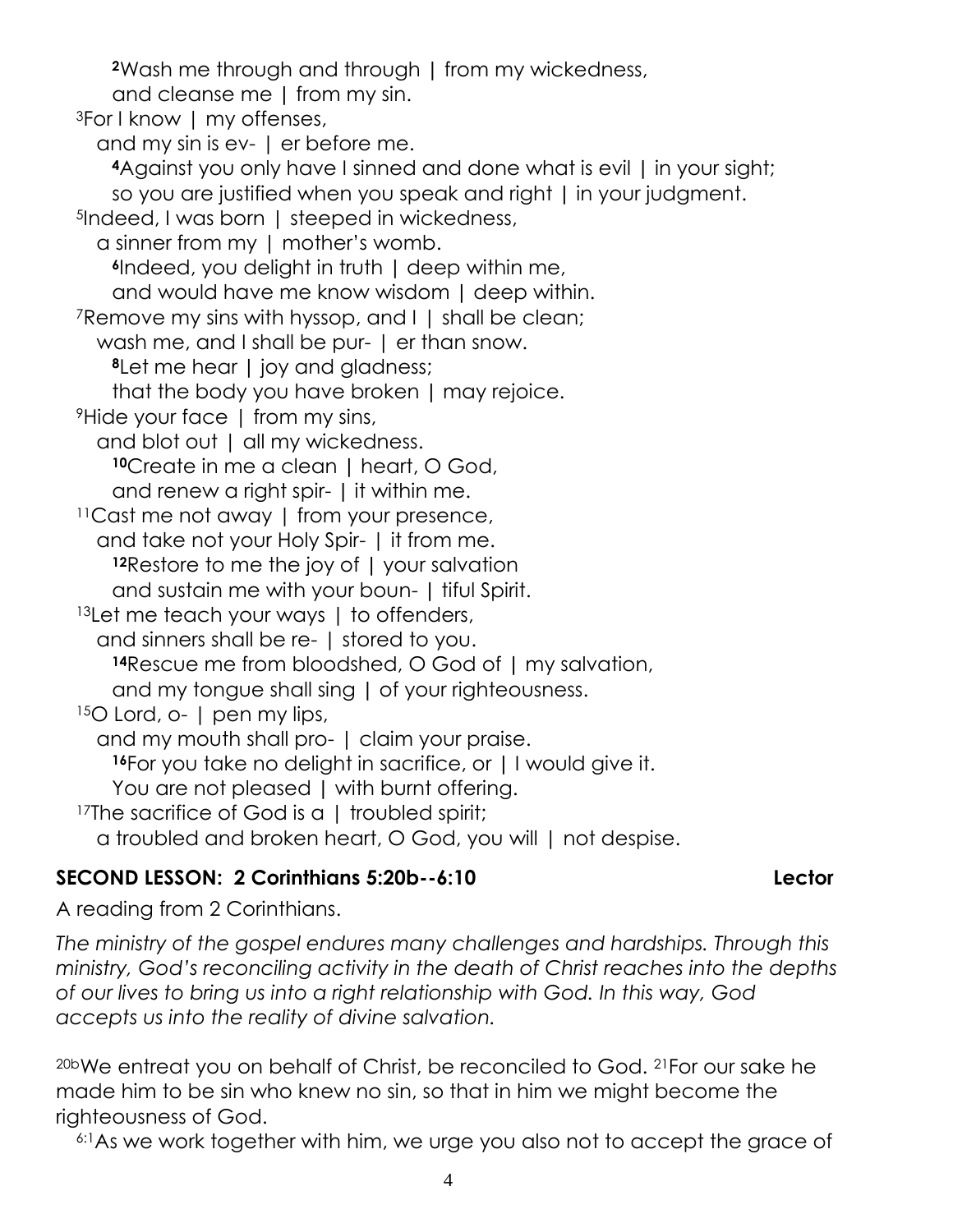God in vain. 2For he says,

"At an acceptable time I have listened to you,

and on a day of salvation I have helped you."

See, now is the acceptable time; see, now is the day of salvation! <sup>3</sup>We are putting no obstacle in anyone's way, so that no fault may be found with our ministry, 4but as servants of God we have commended ourselves in every way: through great endurance, in afflictions, hardships, calamities, 5beatings, imprisonments, riots, labors, sleepless nights, hunger; <sup>6</sup>by purity, knowledge, patience, kindness, holiness of spirit, genuine love, 7truthful speech, and the power of God; with the weapons of righteousness for the right hand and for the left; <sup>8</sup>in honor and dishonor, in ill repute and good repute. We are treated as impostors, and yet are true; <sup>9</sup>as unknown, and yet are well known; as dying, and see—we are alive; as punished, and yet not killed; 10as sorrowful, yet always rejoicing; as poor, yet making many rich; as having nothing, and yet possessing everything.

- L: The word of the Lord.
- **C:** *Thanks be to God.*

## **GOSPEL: Matthew 6:1-6, 16-21**

- P: The Holy Gospel according to Matthew.
- **C:** *Glory to you, O Lord.*

*In the Sermon on the Mount, Jesus commends almsgiving, prayer, and fasting, but emphasizes that spiritual devotion must not be done for show.*

[Jesus said to the disciples:] 1"Beware of practicing your piety before others in order to be seen by them; for then you have no reward from your Father in heaven.

<sup>2</sup>"So whenever you give alms, do not sound a trumpet before you, as the hypocrites do in the synagogues and in the streets, so that they may be praised by others. Truly I tell you, they have received their reward. 3But when you give alms, do not let your left hand know what your right hand is doing, 4so that your alms may be done in secret; and your Father who sees in secret will reward you.

<sup>5</sup>"And whenever you pray, do not be like the hypocrites; for they love to stand and pray in the synagogues and at the street corners, so that they may be seen by others. Truly I tell you, they have received their reward. <sup>6</sup>But whenever you pray, go into your room and shut the door and pray to your Father who is in secret; and your Father who sees in secret will reward you.

<sup>16"</sup> And whenever you fast, do not look dismal, like the hypocrites, for they disfigure their faces so as to show others that they are fasting. Truly I tell you, they have received their reward. 17But when you fast, put oil on your head and wash your face, 18so that your fasting may be seen not by others but by your Father who is in secret; and your Father who sees in secret will reward you.

<sup>19"</sup>Do not store up for yourselves treasures on earth, where moth and rust consume and where thieves break in and steal; 20but store up for yourselves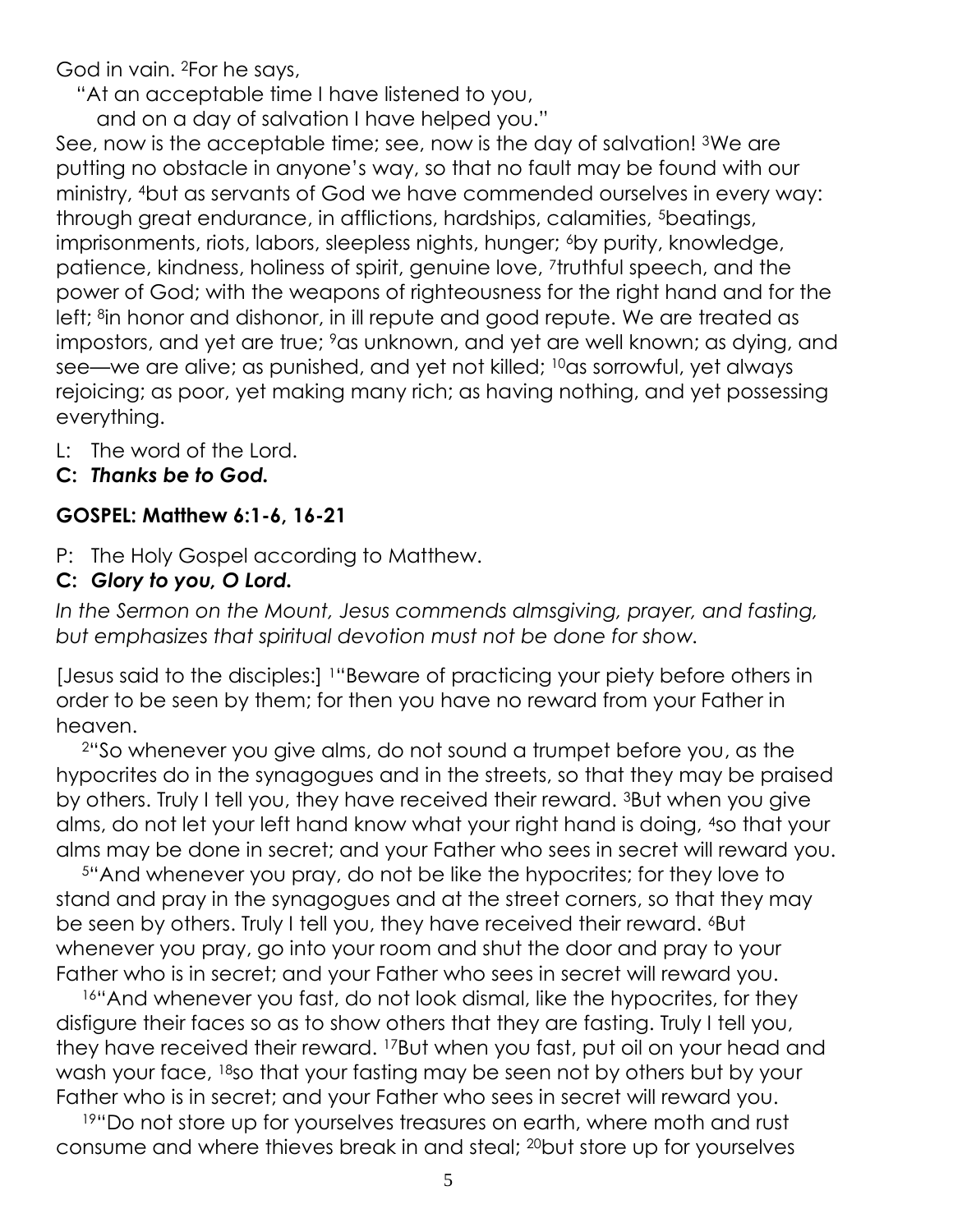treasures in heaven, where neither moth nor rust consumes and where thieves do not break in and steal. 21For where your treasure is, there your heart will be also."

P: The Gospel of the Lord.

## **C:** *Praise to you, O Christ.*

## **SERMON Pastor Ryan Radtke**

# **HYMN OF THE DAY** *All Things of Dust to Dust Return* **(ACS 920)**

1 All things of dust to dust return on earth and in the sky. The hottest, brightest suns that burn in time grow dim and die. The fish that leap, the birds that soar, the newborn young that play, the leaves that fill the forest floor revert to dust and clay.

2 Lord, mark with dust and ash my brow so I may comprehend that ev'ry moment here and now links me to that same end I share with all that breathe and burn, that flare and fade and tire yet by their waning light discern your own undying fire.

3 Lord, mark upon my brow this sign: a stark and barren cross reminding me that though divine you know my pain and loss, and at the touch of dust and ash awake my heart to view how death itself is but a flash that dies away in you.

# **INVITATION TO LENT**

Friends in Christ, today with the whole church we enter the time of remembering Jesus' passover from death to life, and our life in Christ is renewed. We begin this holy season by acknowledging our need for repentance and for God's mercy. We are created to experience joy in communion with God, to love one another, and to live in harmony with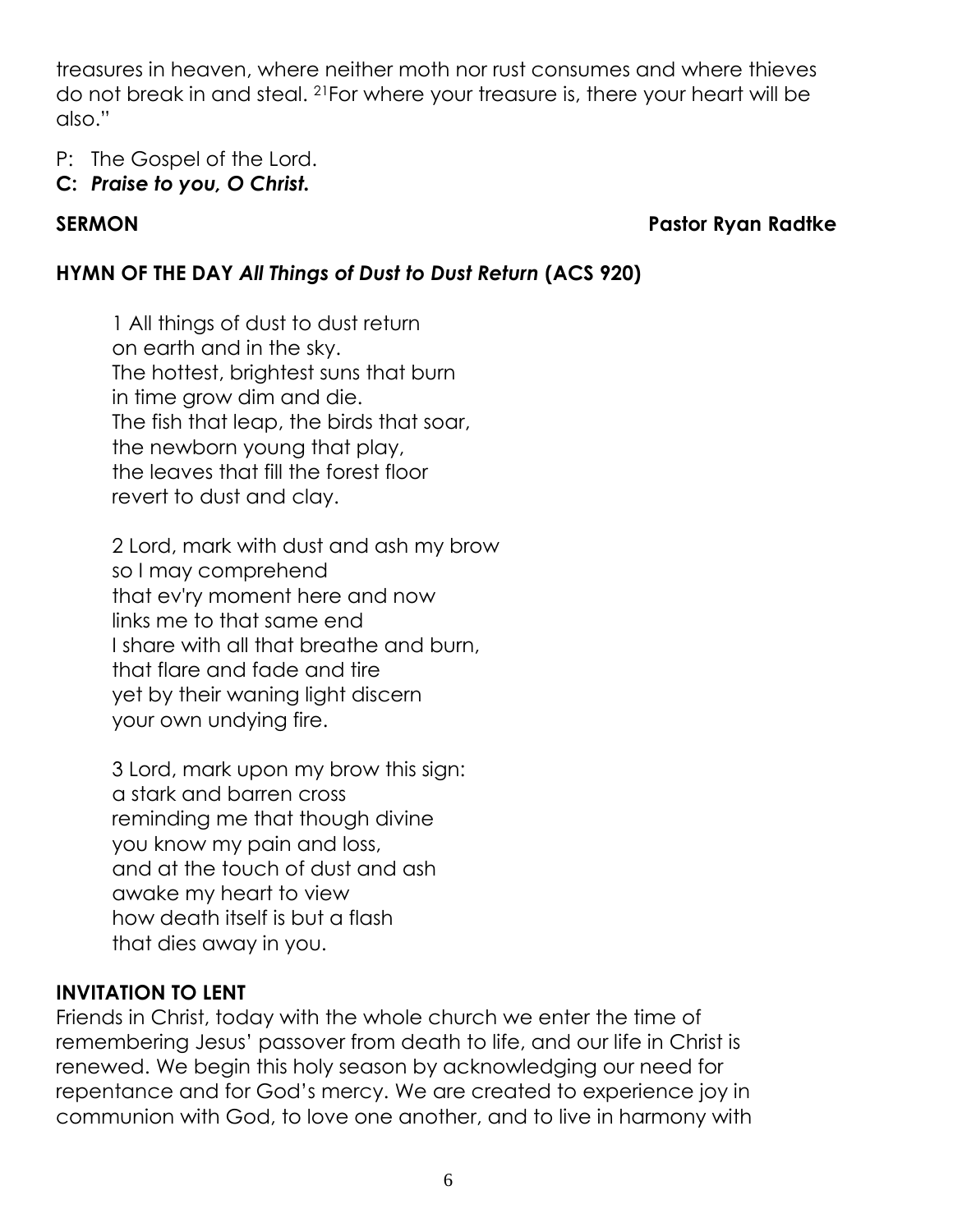creation. But our sinful rebellion separates us from God, our neighbors, and creation, so that we do not enjoy the life our creator intended. As disciples of Jesus, we are called to a discipline that contends against evil and resists whatever leads us away from love of God and neighbor. I invite you, therefore, to the discipline of Lent—self-examination and repentance, prayer and fasting, sacrificial giving and works of love—strengthened by the gifts of word and sacrament. Let us continue our journey through these forty days to the great Three Days of Jesus' death and resurrection.

## **CONFESSION OF SIN**

Let us confess our sin in the presence of God and of one another.

- P: Most holy and merciful God,
- **C:** *we confess to you and to one another, and before the whole company of heaven, that we have sinned by our own fault in thought, word, and deed; by what we have done, and by what we have left undone.*
- P: We have not loved you with our whole heart, and mind, and strength. We have not loved our neighbors as ourselves. We have not forgiven others as we have been forgiven.
- **C:** *Have mercy on us, O God.*
- P: We have shut our ears to your call to serve as Christ served us. We have not been true to the mind of Christ. We have grieved your Holy Spirit.
- **C:** *Have mercy on us, O God.*
- P: Our past unfaithfulness, the pride, envy, hypocrisy, and apathy that have infected our lives, we confess to you.
- **C:** *Have mercy on us, O God.*
- P: Our self-indulgent appetites and ways, and our exploitation of other people, we confess to you.
- **C:** *Have mercy on us, O God.*
- P: Our negligence in prayer and worship, and our failure to share the faith that is in us, we confess to you.
- **C:** *Have mercy on us, O God.*
- P: Our neglect of human need and suffering, and our indifference to injustice and cruelty, we confess to you.
- **C:** *Have mercy on us, O God.*
- P: Our false judgments, our uncharitable thoughts toward our neighbors, and our prejudice and contempt toward those who differ from us, we confess to you.
- **C:** *Have mercy on us, O God.*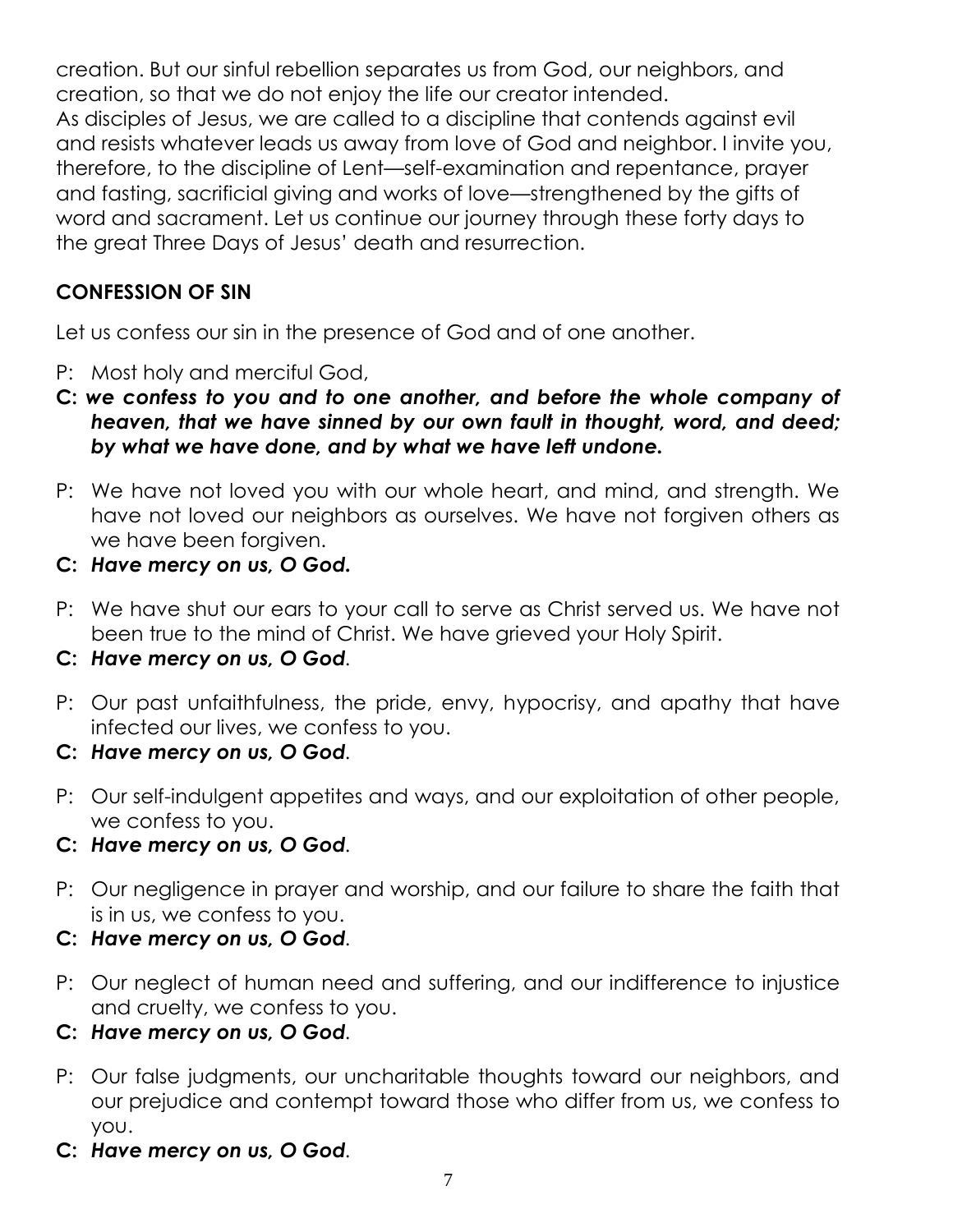- P: Our waste and pollution of your creation, and our lack of concern for those who come after us, we confess to you.
- **C:** *Have mercy on us, O God.*
- P: Restore us, O God, and let your anger depart from us.
- **C:** *Hear us, O God, for your mercy is great.*

# **PRAYERS**

- A: Drawn close to the heart of God, we offer these prayers for the church, the world, and all who are in need. *[Brief silence]*
- A: Renew your church, O God. When we have drifted from our call to proclaim repentance and to guide your people toward justice, lead us back to you. Encourage believers who hold the church's doors open to those who have felt excluded. Merciful God,

## **C:** *receive our prayer.*

A: Renew your creation, O God. Transform parched places into watered gardens and preserve every creature that awaits the arrival of spring. Turn each of us from practices of environmental exploitation to become responsible stewards of all you have made. Merciful God,

## **C:** *receive our prayer.*

A: Renew our civic life, O God. Teach those in authority to advocate for the liberation of all who are oppressed and grant them courage to make difficult decisions. Merciful God,

## **C:** *receive our prayer.*

A: Renew our lives, O God. Spare your people from diseases of the body, mind, or spirit and send healing to those overcome by illness or grief, especially… Restore to us the joy of your salvation. Merciful God,

## **C:** *receive our prayer.*

A: Renew this congregation, O God. During these forty days of Lent, confirm our sense of mission and expand our imagination for ministry. Deepen our faith, increase our love, and draw us into your unfolding work of healing and restoration. Merciful God,

## **C:** *receive our prayer.*

A: As we mark ashes on our foreheads, we give you praise, O God, for all the saints who died and yet are alive with you. Receive us with them into your eternal embrace. Merciful God,

## **C:** *receive our prayer.*

*Here other intercessions may be offered.*

- A: Accept the prayers we bring, O God, on behalf of a world in need, for the sake of Jesus Christ.
- **C:** *Amen***.**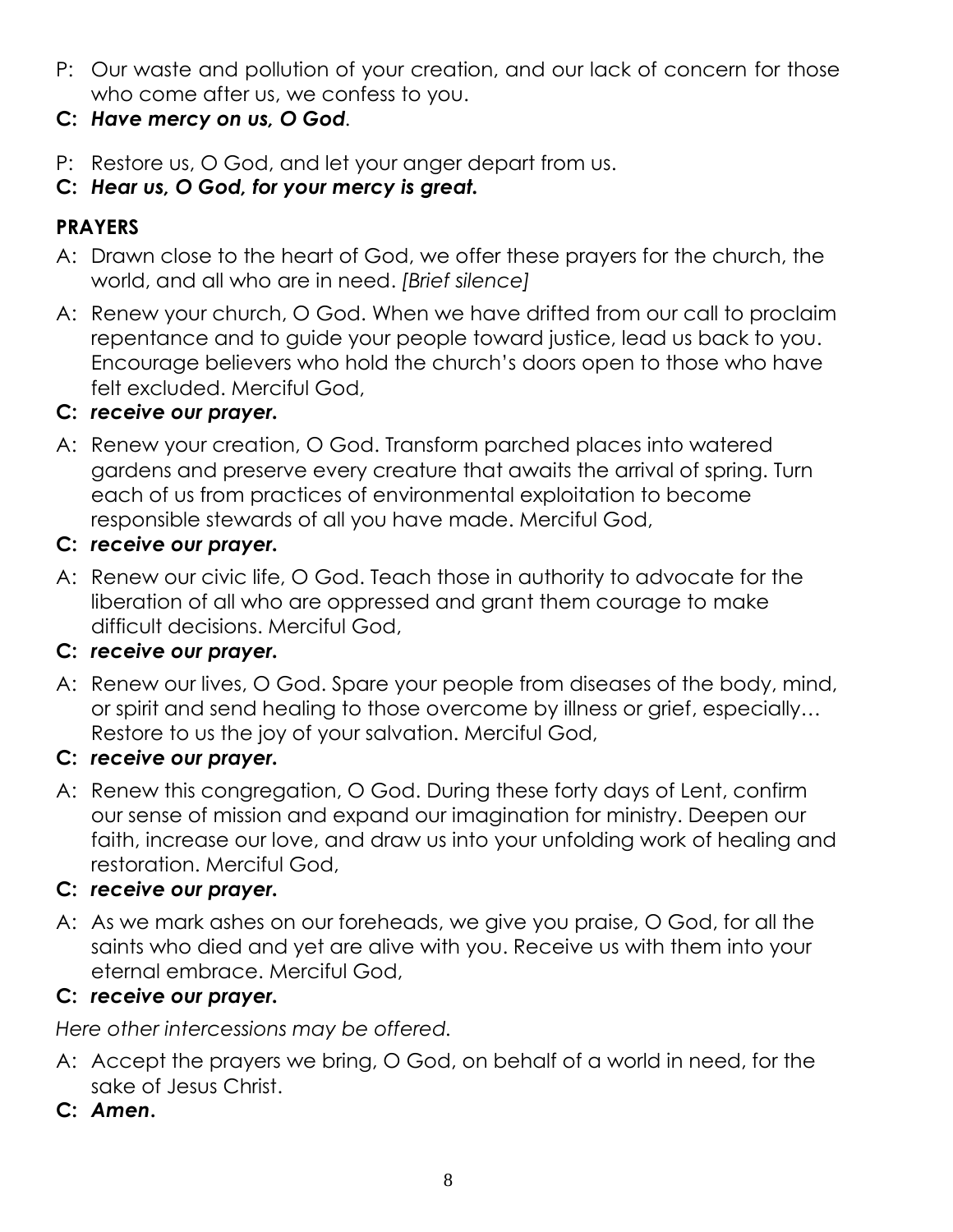## **GREAT THANKSGIVING**

- P: The Lord be with you.
- **C:** *And also with you.*
- P: Lift up your hearts.
- **C:** *We lift them to the Lord.*
- P: Let us give thanks to the Lord our God.
- **C:** *It is right to give God thanks and praise.*

#### **PREFACE**

- P: It is indeed right, our duty and our joy, that we should at all times and in all places give thanks and praise to you, almighty and merciful God, through our Savior Jesus Christ. You call your people to cleanse their hearts and prepare with joy for the paschal feast, that, renewed in the gift of baptism, we may come to the fullness of your grace. And so, with all the choirs of angels, with the church on earth and the hosts of heaven, we praise your name and join their unending hymn:
- **C:** *Holy, holy, holy Lord, God of pow'r and might, Heaven and earth are full of your glory. Hosanna. Hosanna. Hosanna in the highest. Blessed is he who comes in the name of the Lord. Hosanna in the highest.*

#### **THANKSGIVING AT THE TABLE**

P: Blessed are you, O God of the universe. Your mercy is everlasting and your faithfulness endures from age to age.

Praise to you for creating the heavens and the earth. Praise to you for saving the earth from the waters of the flood. Praise to you for bringing the Israelites safely through the sea. Praise to you for leading your people through the wilderness to the land of milk and honey. Praise to you for the words and deeds of Jesus, your anointed one. Praise to you for the death and resurrection of Christ. Praise to you for your Spirit poured out on all nations.

In the night in which he was betrayed our Lord Jesus took bread, and gave thanks; broke it, and gave it to his disciples, saying: Take and eat; this is my body, given for you. Do this for the remembrance of me.

Again after supper, he took the cup, gave thanks, and gave it for all to drink, saying: This cup is the new covenant in my blood, shed for you and for all people for the forgiveness of sin. Do this for the remembrance of me.

With this bread and cup we remember our Lord's passover from death to life as we proclaim the mystery of faith:

#### **C:** *Christ has died. Christ has risen. Christ will come again.*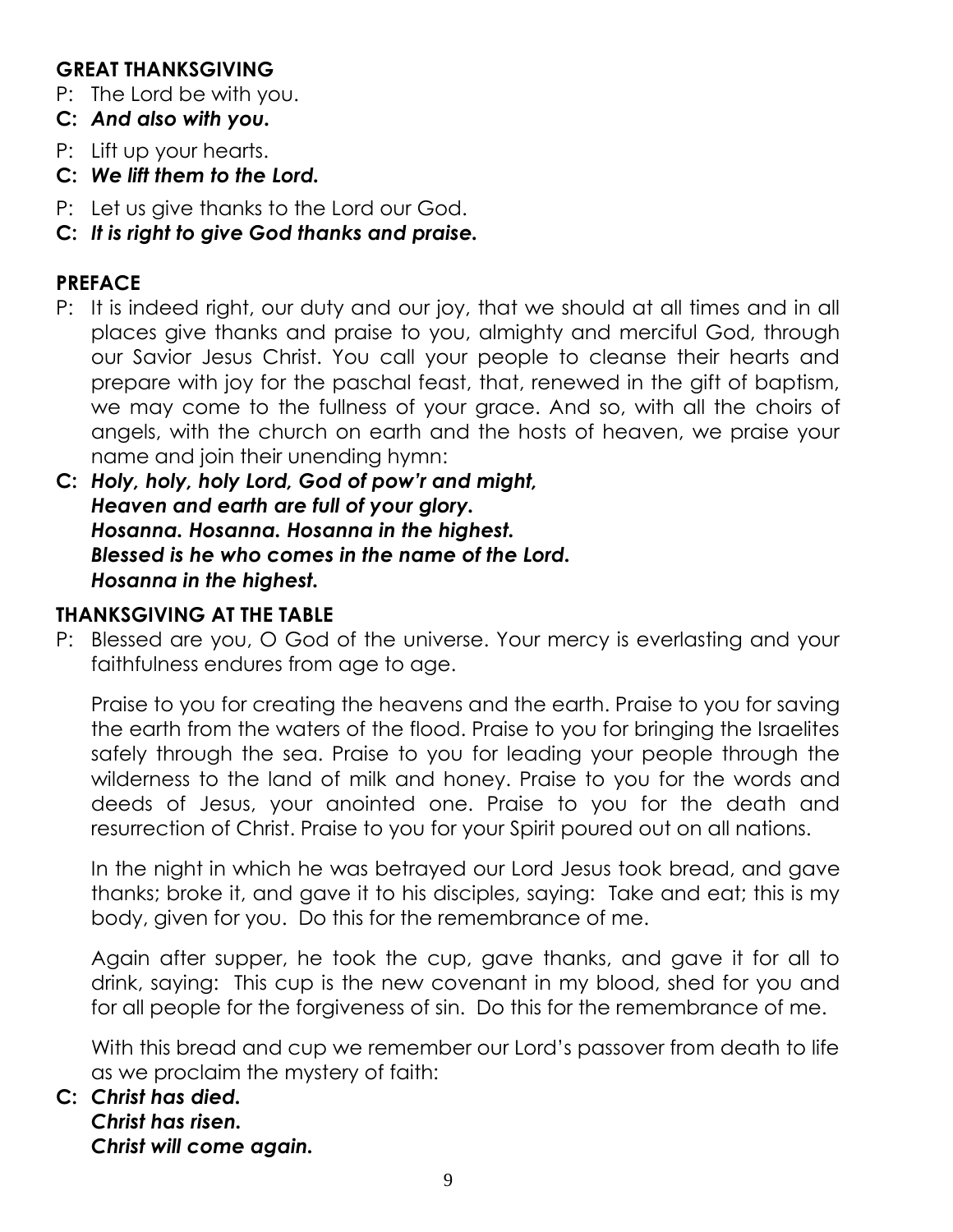- P: O God of resurrection and new life: Pour out your Holy Spirit on us and on these gifts of bread and wine. Bless this feast. Grace our table with your presence.
- **C:** *Come, Holy Spirit***.**
- P: Reveal yourself to us in the breaking of the bread. Raise us up as the body of Christ for the world. Breathe new life into us. Send us forth, burning with justice, peace, and love.
- **C:** *Come, Holy Spirit***.**
- P: With your holy ones of all times and places, with the earth and all its creatures, with sun and moon and stars, we praise you, O God, blessed and holy Trinity, now and forever.
- **C:** *Amen***.**

## **LORD'S PRAYER**

- P: Gathered into one by the Holy Spirit, let us pray as Jesus taught us:
- **C:** *Our Father, who art in heaven, hallowed be thy name, thy kingdom come,*

 *thy will be done, on earth as it is in heaven. Give us this day our daily bread; and forgive us our trespasses, as we forgive those who trespass against us; and lead us not into temptation, but deliver us from evil. For thine is the kingdom, and the power, and the glory, forever and ever. Amen.*

# **INVITATION TO COMMUNION AND IMPOSITION OF ASHES**

- P: Almighty God, you have created us out of the dust of the earth. May these ashes be a sign of our mortality and penitence, reminding us that only by the cross of our Lord Jesus Christ are we given eternal life. And may this meal be a sign of your salvation, reminding us that your Son gave himself away for the sake of the world, and to save us; through the same Jesus Christ, our Savior and Lord, we pray,
- **C:** *Amen.*
- P: Taste and see that the Lord is good.
- **C:** *Thanks be to God.*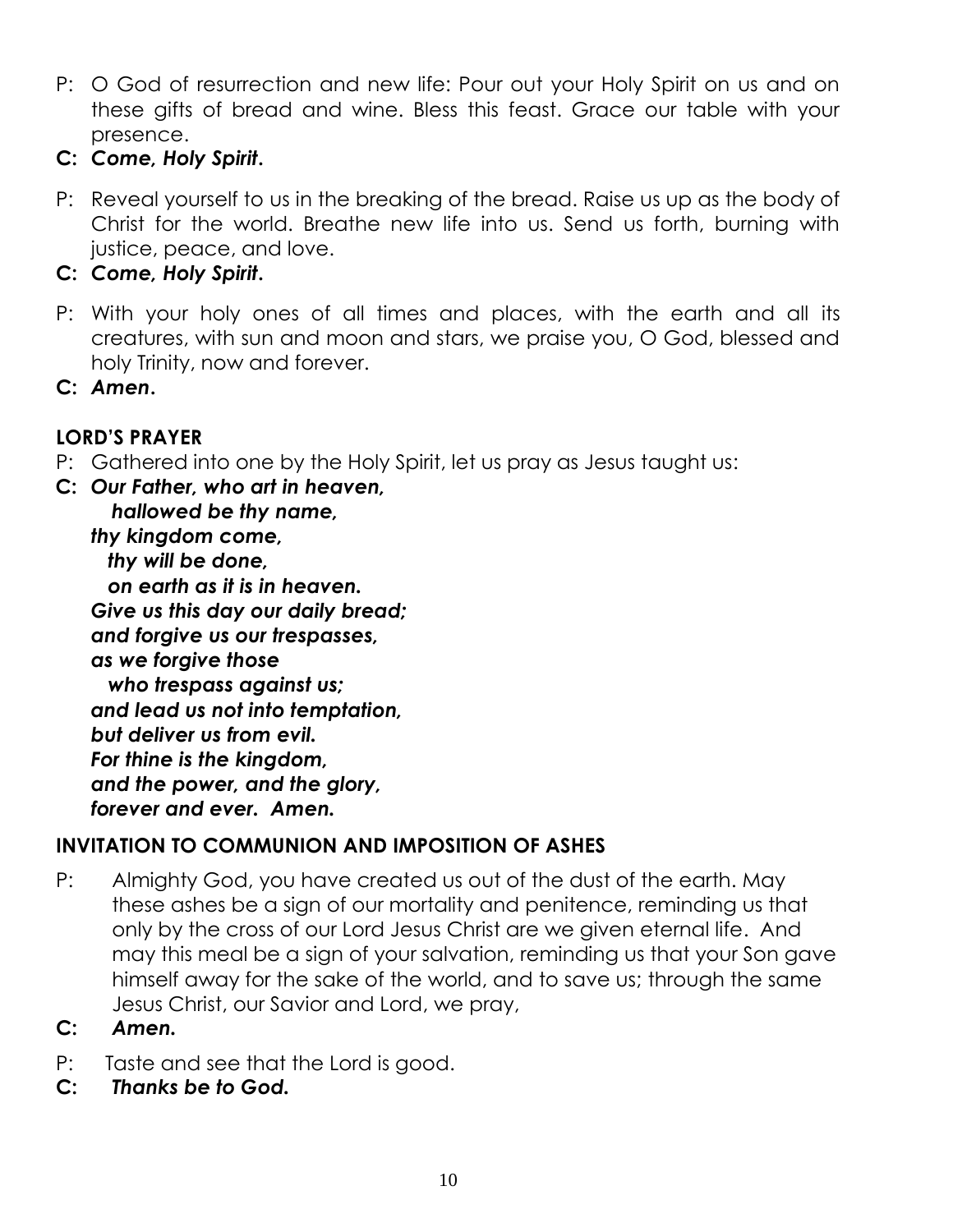*At this time, all are invited to come forward to receive ashes. You will hear the words, "Remember that you are dust, and to dust you shall return." As you return to your seats by the side aisles, pause to see the ashes reflected, and remember your mortality. Then receive the Bread of Life and the Cup of Salvation, and know that, through Christ, we receive the gift of eternal life. You may speak the words, "The body of Christ, given for you," and "The blood of Christ, shed for you," to that same mortal reflection in the mirror.*

#### **COMMUNION**

## **SONG AFTER COMMUNION** *Restore in Us, O God (BAYLOR)* **(ELW 328)**



Restore in Us, O God

Text: Carl P. Daw Jr., b. 1944<br>Music: BAYLOR, Hal H. Hopson, b. 1933<br>Text © 1989 Hope Publishing Company.<br>Music © 1985 Hope Publishing Company. Carol Stream, IL 60188. All rights reserved. Used by permission.

Duplication in any form prohibited without permission or valid license from copyright administrator.

# **CONCLUDING PRAYERS**

- P: We are dust, O Lord. And yet we live, through you. Accomplish in us, O God, the work of your salvation,
- **C: that we may show forth your glory in the world.**
- P: By the cross and passion of your Son, our Savior,
- **C: bring us with all your saints to the joy of his resurrection.**
- P: Almighty God have mercy on us, forgive us all our sins through our Lord Jesus Christ, strengthen us in all goodness, and by the power of the Holy Spirit keep us in eternal life.
- **C:** *Amen.*